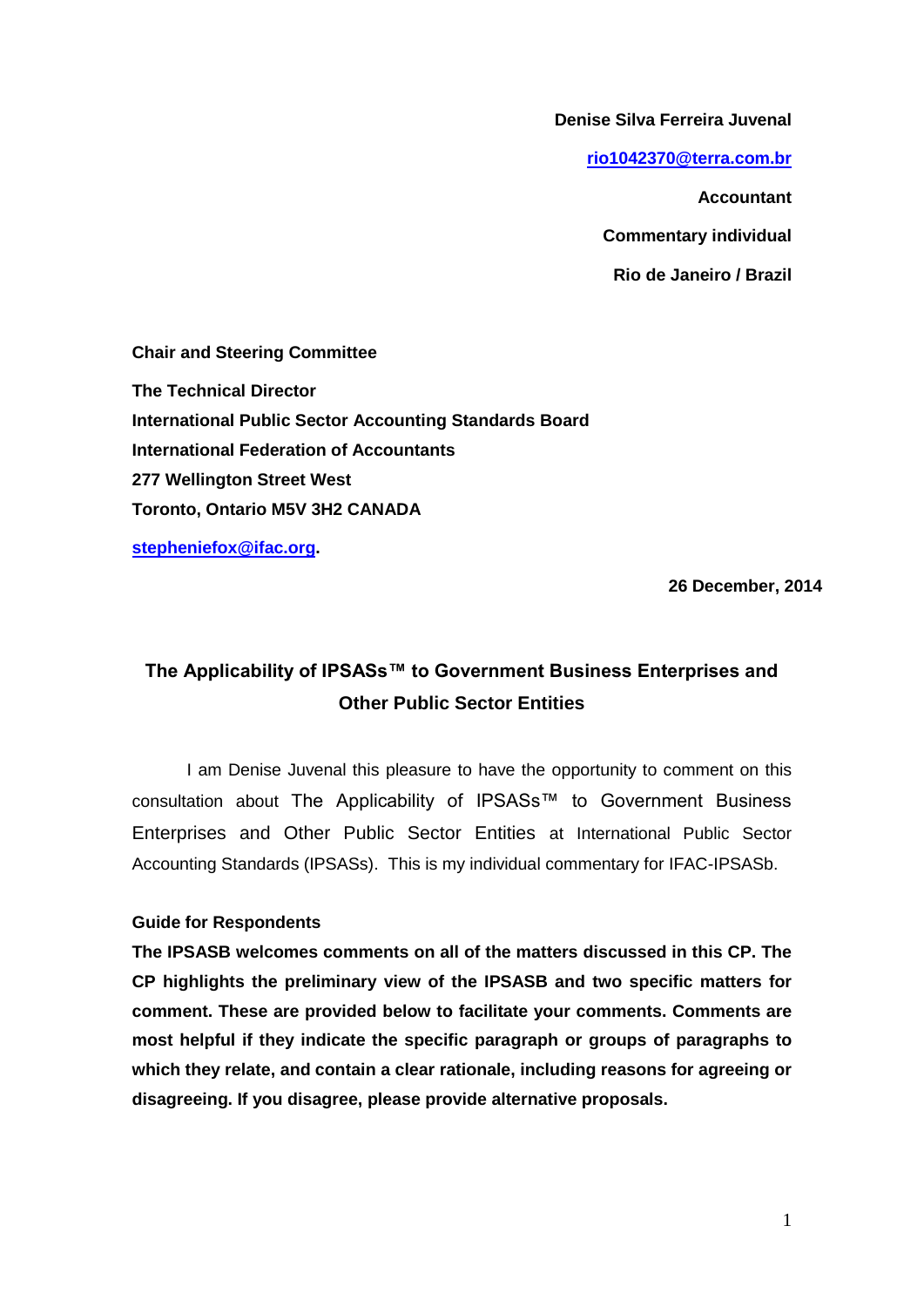### **Preliminary View**

1

**The IPSASB has expressed a unanimous preliminary view (PV) that Approach 1 is the best way forward. A majority of IPSASB members expressed a PV on support for Option 1a. The IPSASB particularly values comments on the Specific Matters for Comment below.**

#### **Specific Matters for Comment 1**

# **Do you agree with the IPSASB's PV? If so, do you prefer Option 1a or Option 1b? Please give the reasons for your view.**

Yes, I agree with the IPSASB´s PV. I prefer Option 1a, so, I have uncertain if for public sector has exceptions in relation contracts of business for some activities. Although, the public sector can modify the formal type of the organizations or create news activities in its structure.

However, is unclear for me if in the practice these modifications can impact the laws and jurisdictions for this standard, as, for example the sectors or areas with energy, communications, banks and technology. I believe that some sector or areas have formal structure, because these aspects described are very important for development in the country. Although, I do not recognize what is the risk of application for this Exposure Draft, I do not knowledge for this.

For this, in the page 17 report in this draft that "A public corporation is an entity controlled by another public sector entity that is market producer, is entitled to own goods or assets in its own right, is able to take economic decisions and engage in economic activities for which it is itself held to be directly responsible and accountable at law, is able to incur liabilities on its own behalf, to take on other obligations or future commitments and to enter into contracts and has a complete set of accounts, including a balance sheet of assets and liabilities."

I considering that the business for public sector involves public interest<sup>1</sup> and conflict interest<sup>2</sup> in relation the government with supplier and others areas of the public sector. I do not explain about literature or references described in this discussion, because I agree with Board´s, so, I have doubt in relation which these modifications that the governments can impact in the implementation of the exposure draft whereas the complexity of the public sector.

[http://www.ifac.org/news-events/2013-01/ipsasb-publishes-first-chapters-public-sector-conceptual](http://www.ifac.org/news-events/2013-01/ipsasb-publishes-first-chapters-public-sector-conceptual-framework)[framework](http://www.ifac.org/news-events/2013-01/ipsasb-publishes-first-chapters-public-sector-conceptual-framework) and [http://www.ifac.org/news-events/2011-12/iesba-proposes-changes-code-ethics](http://www.ifac.org/news-events/2011-12/iesba-proposes-changes-code-ethics-professional-accountants-address-conflicts-in)[professional-accountants-address-conflicts-in,](http://www.ifac.org/news-events/2011-12/iesba-proposes-changes-code-ethics-professional-accountants-address-conflicts-in) [http://www.ifac.org/about-ifac/organization-overview/our](http://www.ifac.org/about-ifac/organization-overview/our-business-model)[business-model](http://www.ifac.org/about-ifac/organization-overview/our-business-model) and http://www.ifac.org/publications-resources/definition-public-interest

<sup>&</sup>lt;sup>1</sup> [http://www.ifac.org/news-events/2013-01/ipsasb-publishes-first-chapters-public-sector-conceptual](http://www.ifac.org/news-events/2013-01/ipsasb-publishes-first-chapters-public-sector-conceptual-framework)[framework](http://www.ifac.org/news-events/2013-01/ipsasb-publishes-first-chapters-public-sector-conceptual-framework)</u> and<br><sup>2</sup> http://www.ife